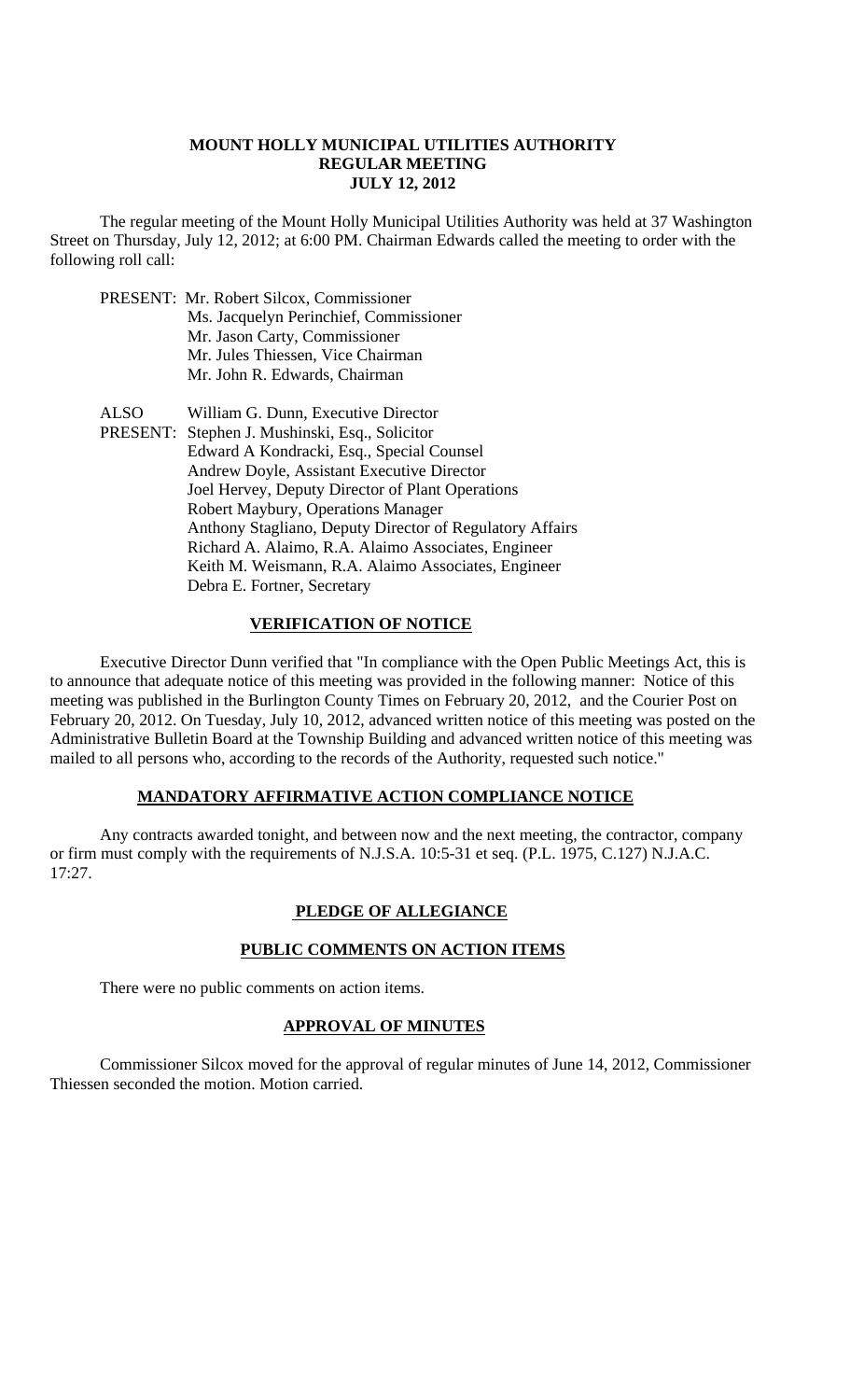## **OLD BUSINESS**

## **NEW BUSINESS**

### **PERSONNEL MATTERS (CLOSED SESSION)**

Chairman Edwards stated this item would be moved to the end of the meeting under matters to be presented by the commissioners.

### **RESOLUTION 2012-41**

#### **A RESOLUTION OF THE MOUNT HOLLY MUNICIPAL UTILITIES AUTHORITY ESTABLISHING PROJECTED FLOW CRITERIA FOR CONNECTION FEE PURPOSES**

Commissioner Thiessen asked if this criterion is based upon a standard formula. Special Counsel Kondracki stated the New Jersey Administrative Code provides for certain flow criteria; some of which is outdated. He reported the Authority has been trying to make sense of the situation by providing concrete numbers which would lead to uniformity in calculating commercial connection fees. The Fitness Center calculation is what is being added. Special Counsel Kondracki stated the numbers are a result of information gathered from the Bordentown Sewage Authority, based on their local fitness centers, as well as information provided by the Deputy Director of Finance and Administration, Giordano, who conducted a desktop analysis, and Executive Director Dunn.

Commissioner Silcox moved for the approval of Resolution 2012-41. Commissioner Thiessen seconded the motion. At the call of the roll, the vote was:

 AYES: Commissioner Carty, Commissioner Perinchief, Commissioner Silcox, Commissioner Thiessen, Chairman Edwards

NAYS:

#### **RESOLUTION 2012-42**

#### **A RESOLUTION OF THE MOUNT HOLLY MUNICIPAL UTILITIES AUTHORITY AUTHORIZING THE SALE OF SURPLUS PERSONAL PROPERTY NO LONGER NEEDED FOR PUBLIC USE THROUGH AN ONLINE AUCTION**

Commissioner Silcox moved for the approval of Resolution 2012-42. Commissioner Thiessen seconded the motion. At the call of the roll, the vote was:

 AYES: Commissioner Carty, Commissioner Perinchief, Commissioner Silcox, Commissioner Thiessen, Chairman Edwards

NAYS:

## **RESOLUTION 2012-43**

#### **A RESOLUTION APPROVING THE OPERATING EXPENSES FOR THE MONTH OF JUNE 2012**

Commissioner Silcox moved for the approval of Resolution 2012-43. Commissioner Thiessen seconded the motion. At the call of the roll, the vote was:

 AYES: Commissioner Perinchief, Commissioner Silcox, Commissioner Thiessen, Chairman Edwards

NAYS: Commissioner Carty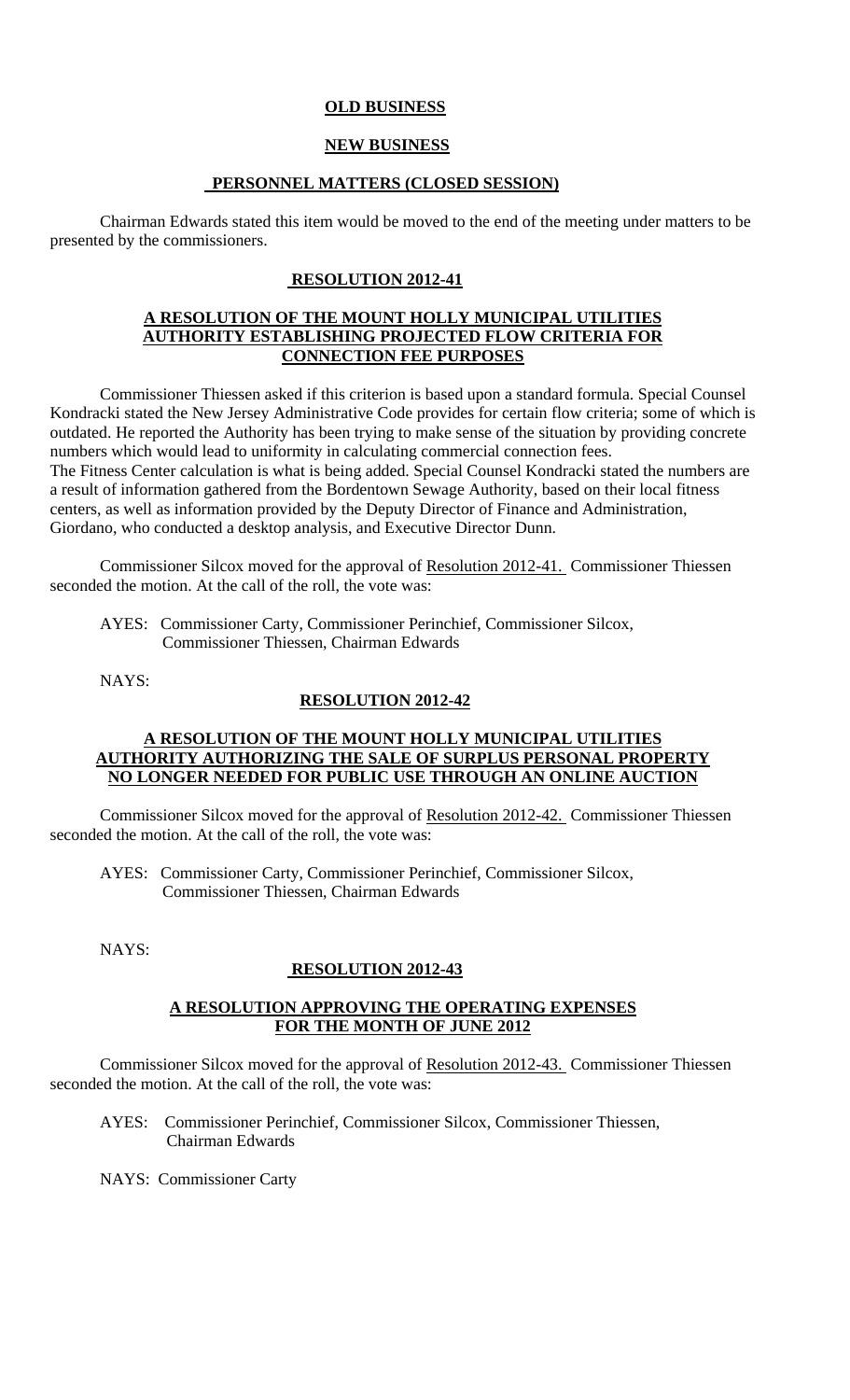#### **RESOLUTION 2012-43A**

#### **A RESOLUTION APPROVING SEWER REFUND EXPENDITURES FOR THE MONTH OF JUNE 2012**

Commissioner Carty moved for the approval of Resolution 2012-43A. Commissioner Thiessen seconded the motion. At the call of the roll, the vote was:

AYES: Commissioner Carty, Commissioner Perinchief, Commissioner Silcox, Commissioner Thiessen, Chairman Edwards.

NAYS:

#### **RESOLUTION 2012-44**

## **A RESOLUTION APPROVING THE EXPENDITURES FOR THE MONTH OF JUNE 2012 FROM THE ESCROW FUND**.

Commissioner Silcox moved for the approval of Resolution 2012-44. Commissioner Thiessen seconded the motion. At the call of the roll, the vote was:

AYES: Commissioner Carty, Commissioner Perinchief, Commissioner Silcox, Commissioner Thiessen, Chairman Edwards.

NAYS:

## **RESOLUTION 2012-45**

## **A RESOLUTION APPROVING THE EXPENDITURES FOR THE MONTH OF JUNE 2012 FROM THE IMPROVEMENT AND REPLACEMENT FUND**.

Commissioner Thiessen moved for the approval of Resolution 2012-45. Commissioner Silcox seconded the motion. At the call of the roll, the vote was:

AYES: Commissioner Carty, Commissioner Perinchief, Commissioner Silcox, Commissioner Thiessen, Chairman Edwards.

NAYS:

.

## **COMMUNICATIONS**

 Executive Director Dunn pointed out a copy of an email in the Commissioner's packets which was sent to the Authority from a woman who specializes in gathering OPRA information. In the e-mail, the Deputy Director of Finance and Administration, Tracey Giordano, and the Senior Billing Clerk, Maureen Ciocca, are complimented for all of their hard work in assisting her and representing the Authority in such a positive manner.

 Executive Director Dunn shared a letter from Mrs. Chamberlain, the wife of a deceased Authority employee, who made a request for financial assistance. Mr. Dunn stated the Authority has made financial concessions for Mrs. Chamberlain and her family in the past.

 Executive Director Dunn reported the Authority received a thank you card from the recipient of the annual \$1,000.00 scholarship for a Rancocas Valley Regional High School student.

 Executive Director Dunn discussed recent communication with the DRBC. Commissioner Silcox asked how this information relates to the Authority. Executive Director Dunn stated it may mean further regulations in the future.

 Executive Director Dunn reported he hopes to have the solar power meeting with Lumberton this month. The meeting has been delayed several times recently.

# **MATTERS TO BE PRESENTED BY THE PUBLIC**

There were no matters to be presented by the public.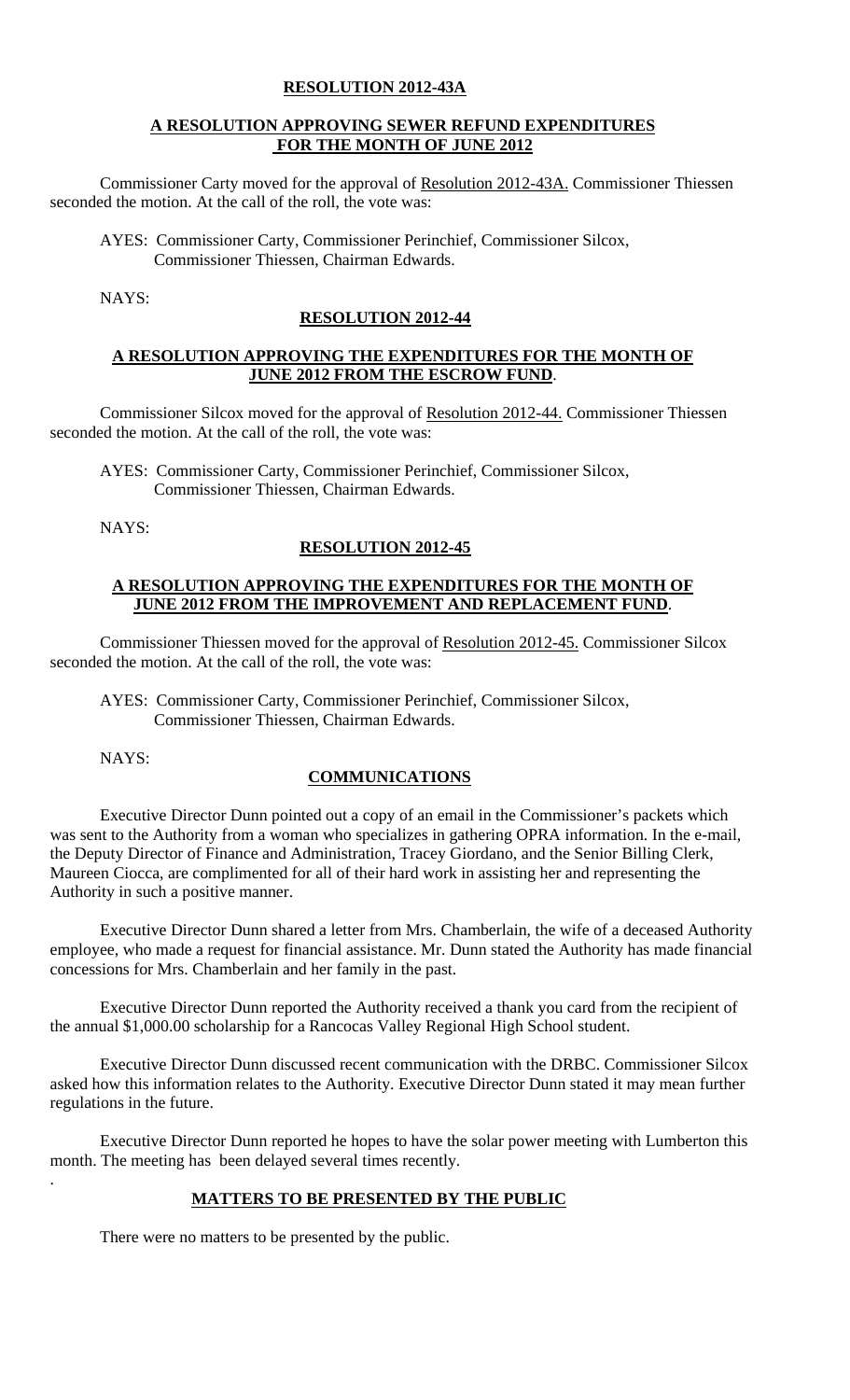## **REPORT OF THE EXECUTIVE DIRECTOR**

Executive Director Dunn stated he has nothing further to report.

## **REPORT OF THE ENGINEER**

The report of the Engineer was received.

## **REPORT OF THE DEPUTY DIRECTOR FOR PLANT OPERATIONS**

The Report of the Deputy Director of Plant Operations was received

Commissioner Thiessen asked, after reviewing the graphs on the Deputy Director for Plant Operations report, if the Authority has discharge limits associated with the unit referred to on the graph, or if we are monitoring just because we want to? Mr. Hervey explained the device has been installed to help with a group of odor complaints. Currently, the unit is being leased, and used to treat and monitor odors during summer which is the peak time for these types of complaints.

 Deputy Director for Plant Operations, Hervey, advised the board there are currently items that have been listed in three different auctions and have not sold. He asked the Board's permission to dismantle and scrap these items. Chairman Edwards stated, since there were no objections, it is acceptable to proceed with the dismantling and scrapping.

# **REPORT OF THE DEPUTY DIRECTOR FOR REGULATORY AFFAIRS**

The Report of the Deputy Director for Regulatory Affairs was received.

# **REPORT OF THE SOLICITOR**

Special Counsel Kondracki informed the Commissioners he received in today's mail the stipulation in the Benn matter to be dropped. All of the attorneys have signed off at this time.

## **REPORT OF THE DEPUTY DIRECTOR OF FINANCE AND ADMINISTRATION**

The Report of the Deputy Director of Finance and Administration was received.

## **OTHER NEW BUSINESS**

There was no other new business.

# **MATTERS TO BE PRESENTED BY THE COMMISSIONERS**

## **EXECUTIVE SESSION**

Commissioner Silcox moved for the approval of Resolution 2012-46. Commissioner Carty seconded the motion. At the call of the roll, the vote was:

AYES: Commissioner Carty, Commissioner, Commissioner Perinchief, Commissioner Thiessen, Chairman Edwards

NAYS:

At 6:30 PM the Authority Commissioners retired to Executive Session. There will be no action taken.